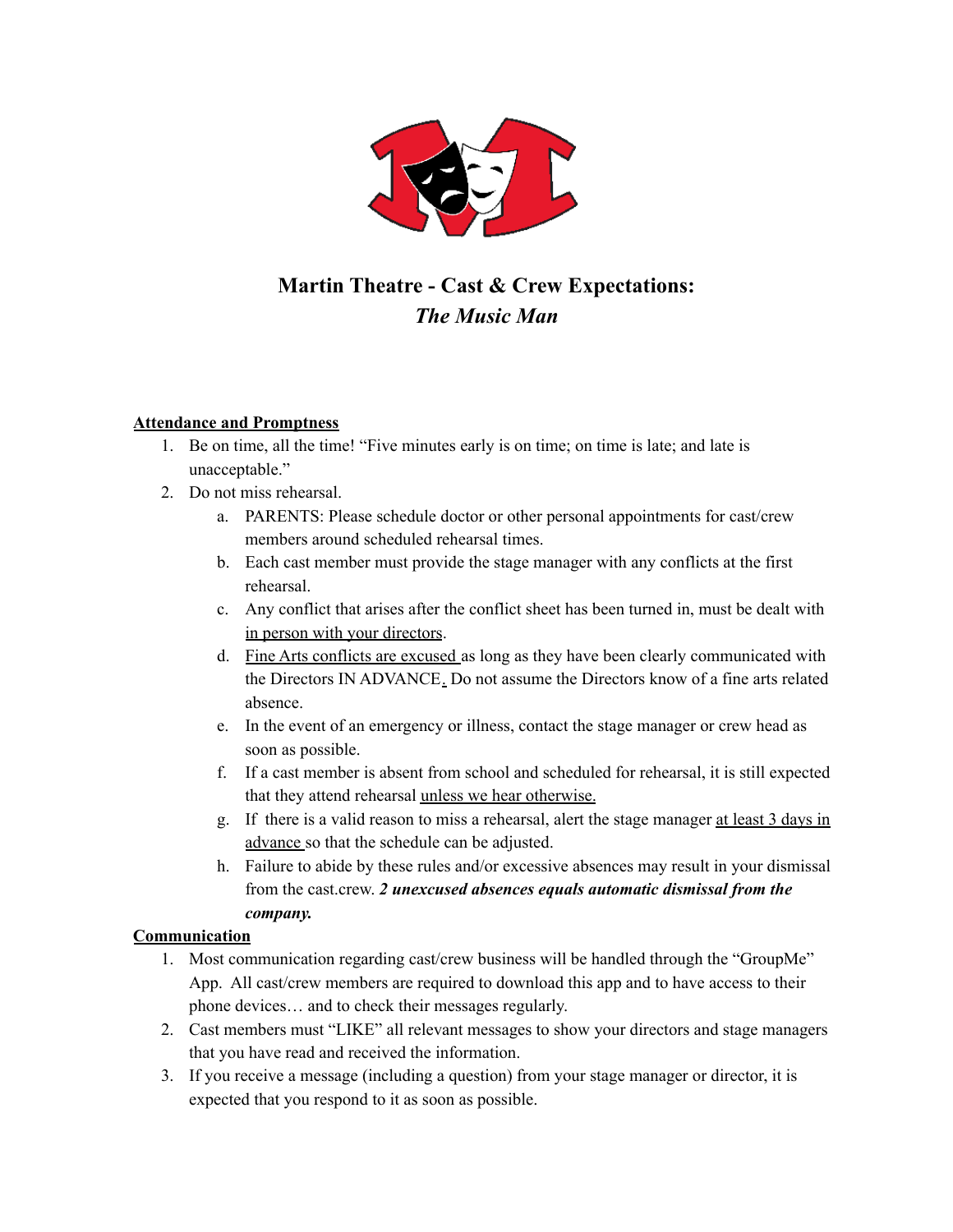- 4. Cast members are free to direct message the directors, stage manager and other cast members with questions or concerns. The GroupMe is an OFFICIAL means of communication and is not meant for unnecessary conversation, jokes, etc.
- 5. If a cast member does not have access to a cell phone, they must notify the stage manager asap to make other arrangements.

#### **Academic Responsibilities**

- 1. UIL  $&$  State law require that every cast/crew member maintain all passing grades in order to perform on stage or work on crew.
	- a. Every cast member will be required to show their progress reports to the directors.
	- b. Cast members MUST stay on top of your grades. If one begins to fail a class, do not wait until it is too late to deal with it. Talk with your teacher. Complete make-up work.
	- c. If more time is needed to complete work or to attend tutoring, please talk to the directors. Cast members will be excused from rehearsal if necessary.
	- d. If a cast member fails a class, they will immediately be removed and will NOT be able to return. This will also greatly jeopardize the chances of ever being in a Martin production in the future.

#### **Achieving Excellence**

- 1. Cast/crew members are expected to conduct themselves in accordance with the rules of the AISD student handbook.
- 2. Cast/crew members are expected to be exemplary members of the MHS community and as ambassadors of the theatre department wherever they go.
- 3. Maintain a professional demeanor.
	- a. "THANK YOU" It is customary for actors and crew to acknowledge orders from directors, stage managers and crew heads by saying "Thank You." This is a tradition of the theatre and a cornerstone of Martin Theatre's tradition of excellence.
	- b. Monitor social media use: realize that what is posted online can reflect negatively on our department and our show.
	- c. Control bodies and voices when in rehearsals and in the halls. Do not yell or run. Do not curse.
	- d. Cast members must have appropriate shoes and clothes for EVERY rehearsal. No bare feet, no sandals or open toed shoes.
	- e. Make sure you are dressed appropriately for dance rehearsals. You MUST wear movement clothes. No jeans, etc.
	- f. Be prepared with bottled water and a snack. Rehearsals can be very physical and tiring - keep yourself healthy and in optimal shape for the work.
	- g. Get sleep! Drink lots of water! Eat healthy!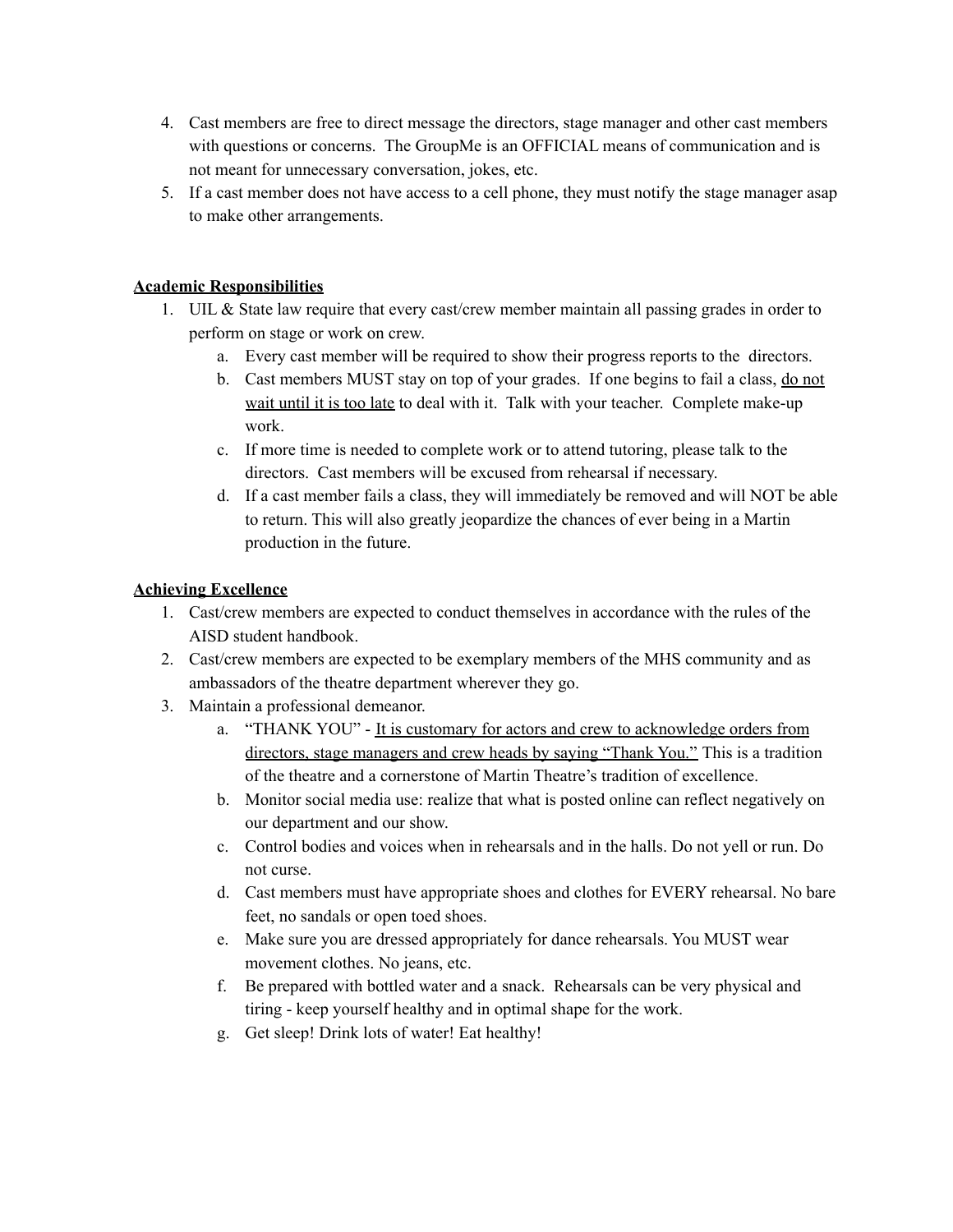#### **Rehearsal Schedule**

- 1. A general schedule is provided on the following pages. This is meant as an overall guide to help you plan. This will NOT be our exact schedule. All cast/crew members will be provided with a detailed schedule each week.
- 2. Tech, Dress and Performance dates should be considered to be firm. **There are no conflicts allowed for any cast/running crew in the last two weeks of rehearsal/performance.** *(Testing excepted)*
- 3. "TBA" = "To Be Announced" keep this date open in the event we need to schedule a rehearsal.
- 4. Not all cast/crew members will be called for every rehearsal. Pay attention to the weekly schedule for the most up-to-date information.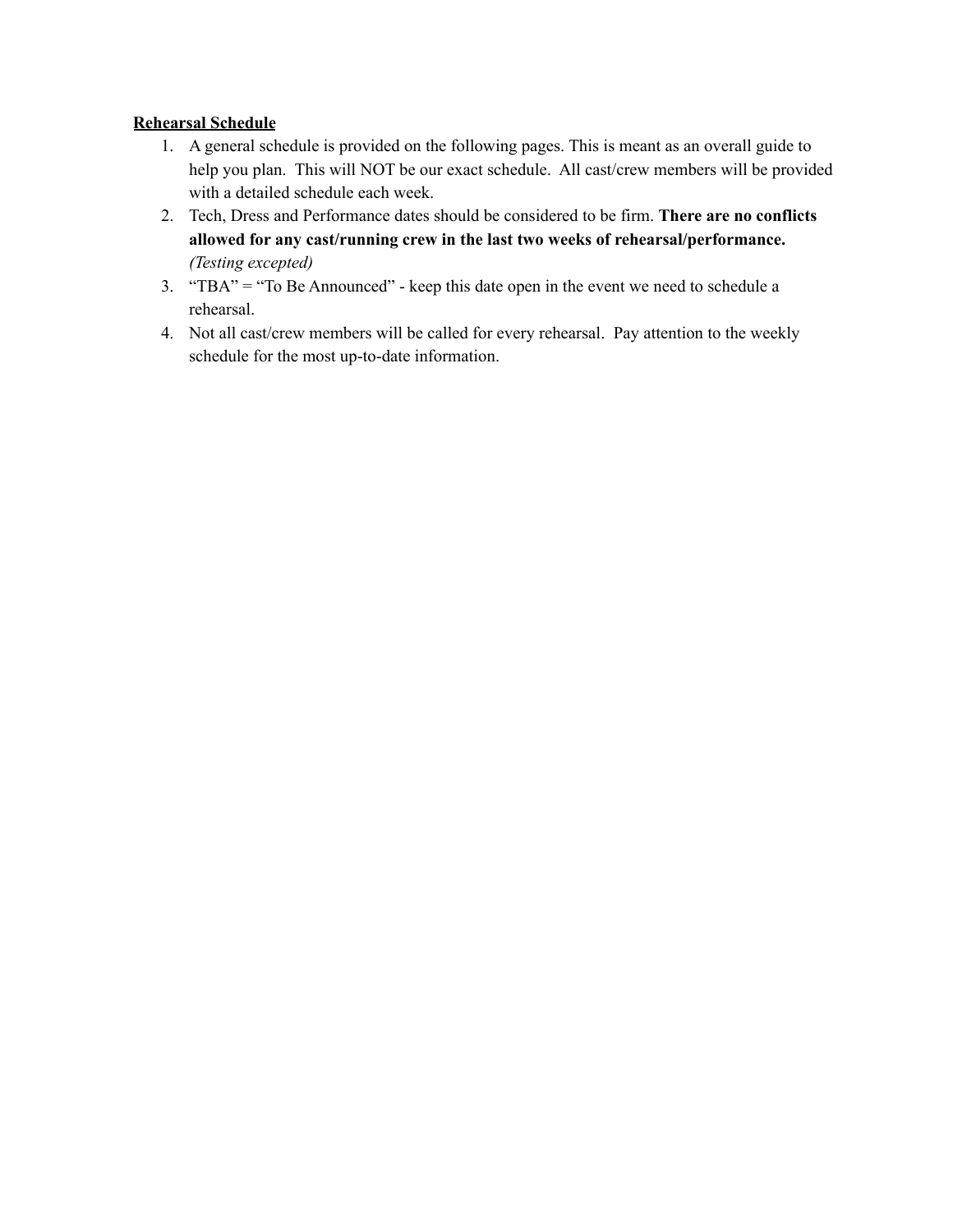# *THE MUSIC MAN* **MARCH 2022**

| Sun              | Mon                               | <b>Tue</b>  | Wed              | Thu                     | Fri            | Sat                     |
|------------------|-----------------------------------|-------------|------------------|-------------------------|----------------|-------------------------|
|                  |                                   | $\mathbf 1$ | $\overline{2}$   | $\overline{\mathbf{3}}$ | $\overline{4}$ | $\overline{\mathbf{5}}$ |
| $\boldsymbol{6}$ | $\overline{\mathbf{7}}$           | $\bf 8$     | $\boldsymbol{9}$ | $10\,$                  | $11\,$         | $12\,$                  |
| $13\,$           | ${\bf 14}$<br><b>SPRING BREAK</b> | 15          | ${\bf 16}$       | $17\,$                  | $18\,$         | $19\,$                  |
| $20\,$           | $21\,$                            | $22\,$      | $23\,$           | ${\bf 24}$              | 25             | $26\,$                  |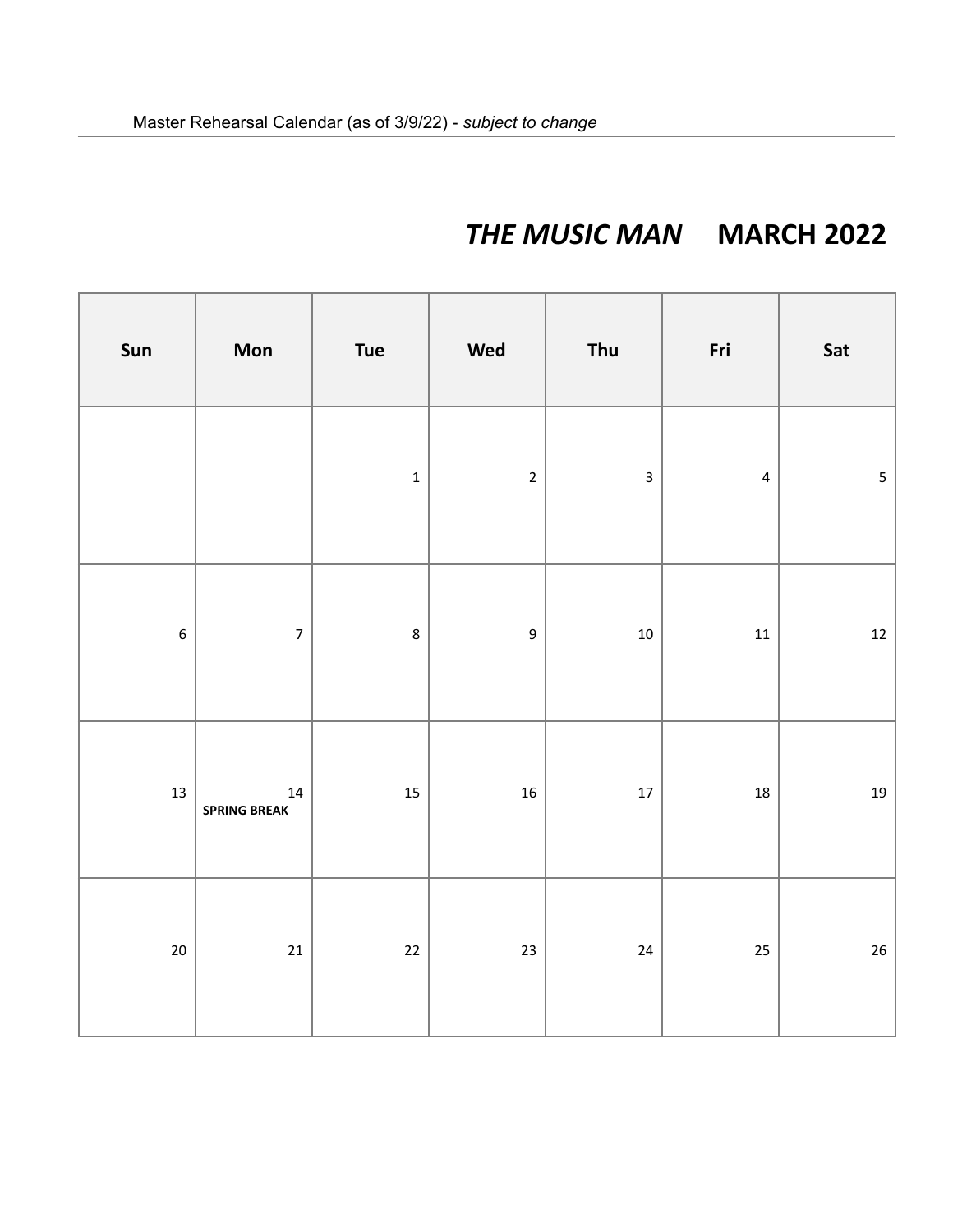| 27 | 28<br>Music Rehearsals<br>$3:15$ pm - 5:15pm | 29<br><b>No Rehearsal</b> | 30 | 31<br>Music Rehearsals   Music Rehearsals<br>$3:15 \text{pm} - 5:15 \text{pm}$ 3:15pm - 5:15pm |  |  |
|----|----------------------------------------------|---------------------------|----|------------------------------------------------------------------------------------------------|--|--|
|----|----------------------------------------------|---------------------------|----|------------------------------------------------------------------------------------------------|--|--|

## *THE MUSIC MAN* **APRIL 2022**

| Sun            | <b>Mon</b>                                                   | <b>Tue</b>                                           | Wed                                                               | Thu                                                | Fri                                   | Sat                                                   |
|----------------|--------------------------------------------------------------|------------------------------------------------------|-------------------------------------------------------------------|----------------------------------------------------|---------------------------------------|-------------------------------------------------------|
|                |                                                              |                                                      |                                                                   |                                                    | $\mathbf{1}$<br>No Rehearsal          | $2^{\circ}$                                           |
| $\overline{3}$ | $\overline{4}$<br><b>Music</b><br>Rehearsal<br>$3:15 - 5:15$ | 5<br><b>Music</b><br>rehearsal<br>3:15pm -<br>5:15pm | $6\phantom{a}$<br><b>Music</b><br>Rehearsal<br>3:15pm -<br>5:15pm | $\overline{7}$<br><b>Read-Thru</b><br>3:15pm - 6pm | 8<br><b>No Rehearsal</b>              | 9<br><b>Blocking</b><br>9:00am-<br>1:00 <sub>pm</sub> |
| 10             | 11<br>$3:15$ pm -<br>5:15pm                                  | 12<br>$3:15$ pm -<br>5:15pm                          | 13<br>3:15pm -<br>5:15pm                                          | 14<br>$3:15$ pm -<br>5:15pm                        | 15<br><b>Good Friday</b><br>NO SCHOOL | 16                                                    |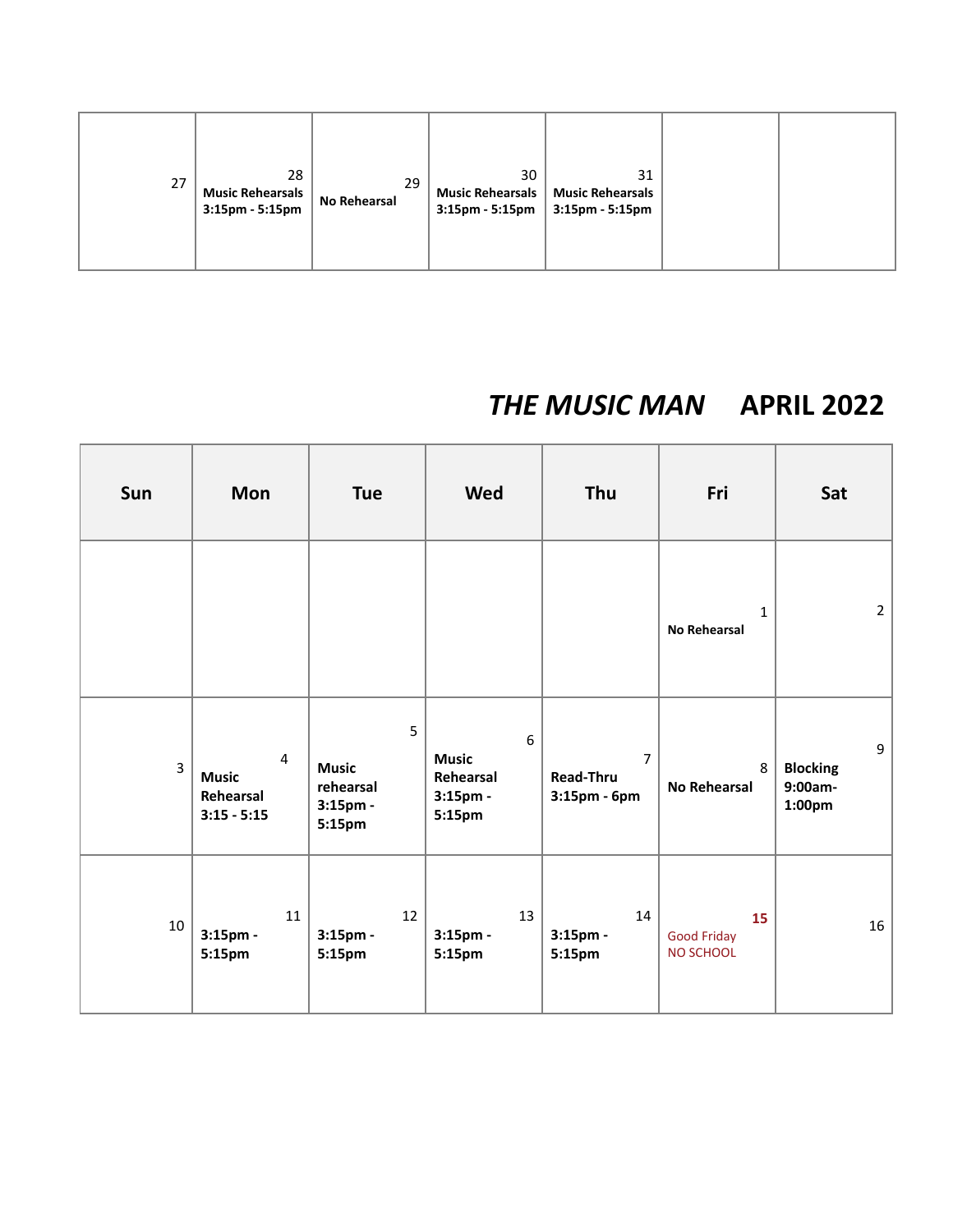| 17<br><b>Easter Sunday</b> | 18<br><b>No School</b><br><b>Choreography</b><br>$9am - 1pm$ | 19<br>$3:15$ pm -<br>5:15pm                                           | 20<br>$3:15$ pm -<br>5:15pm | 21<br>$3:15$ pm -<br>5:15pm | 22<br>$3:15$ pm -<br>5:15pm               | 23<br><b>TBA</b><br>9am - 1:00pm |
|----------------------------|--------------------------------------------------------------|-----------------------------------------------------------------------|-----------------------------|-----------------------------|-------------------------------------------|----------------------------------|
| 24                         | 25<br>3:15pm -<br>5:15pm                                     | 26<br><b>Choreography</b><br>3:15 <sub>pm</sub><br>6:00 <sub>pm</sub> | 27<br>$3:15$ pm -<br>5:15pm | 28<br>$3:15$ pm -<br>5:15pm | 29<br><b>Choreography</b><br>3:15pm - 6pm | $*30$<br>$9:00am -$<br>5:00pm    |

*\*= no conflicts allowed THE MUSIC MAN* **MAY 2022** ⊤

٦

Г

| Sun               | Mon                                        | <b>Tue</b>                           | <b>Wed</b>                               | Thu                   | Fri                            | Sat                                                 |
|-------------------|--------------------------------------------|--------------------------------------|------------------------------------------|-----------------------|--------------------------------|-----------------------------------------------------|
| $\mathbf{1}$      | $\overline{2}$<br>$3:15$ pm -<br>5:15pm    | $\overline{3}$<br>3:15pm -<br>5:15pm | $\overline{4}$<br>$3:15$ pm -<br>5:15pm  | 5<br>Off              | $6\,$<br>$3:15$ pm -<br>5:15pm | $\overline{7}$<br>TBA<br>Tech/Load-In?<br>9am - 5pm |
| 8<br>Mother's Day | 9<br>$Load-in(?)$<br>$3:15$ pm -<br>9:15pm | $*10$<br>$3:15$ pm -<br>6:15pm       | $*11$<br>Sitzprobe<br>3:15pm -<br>6:00pm | $*12$<br>3:15pm - 7pm | $*13$<br>3:15pm - 7pm          | $*14$<br><b>TECH/DRESS</b><br>9:00am -<br>5:00pm    |